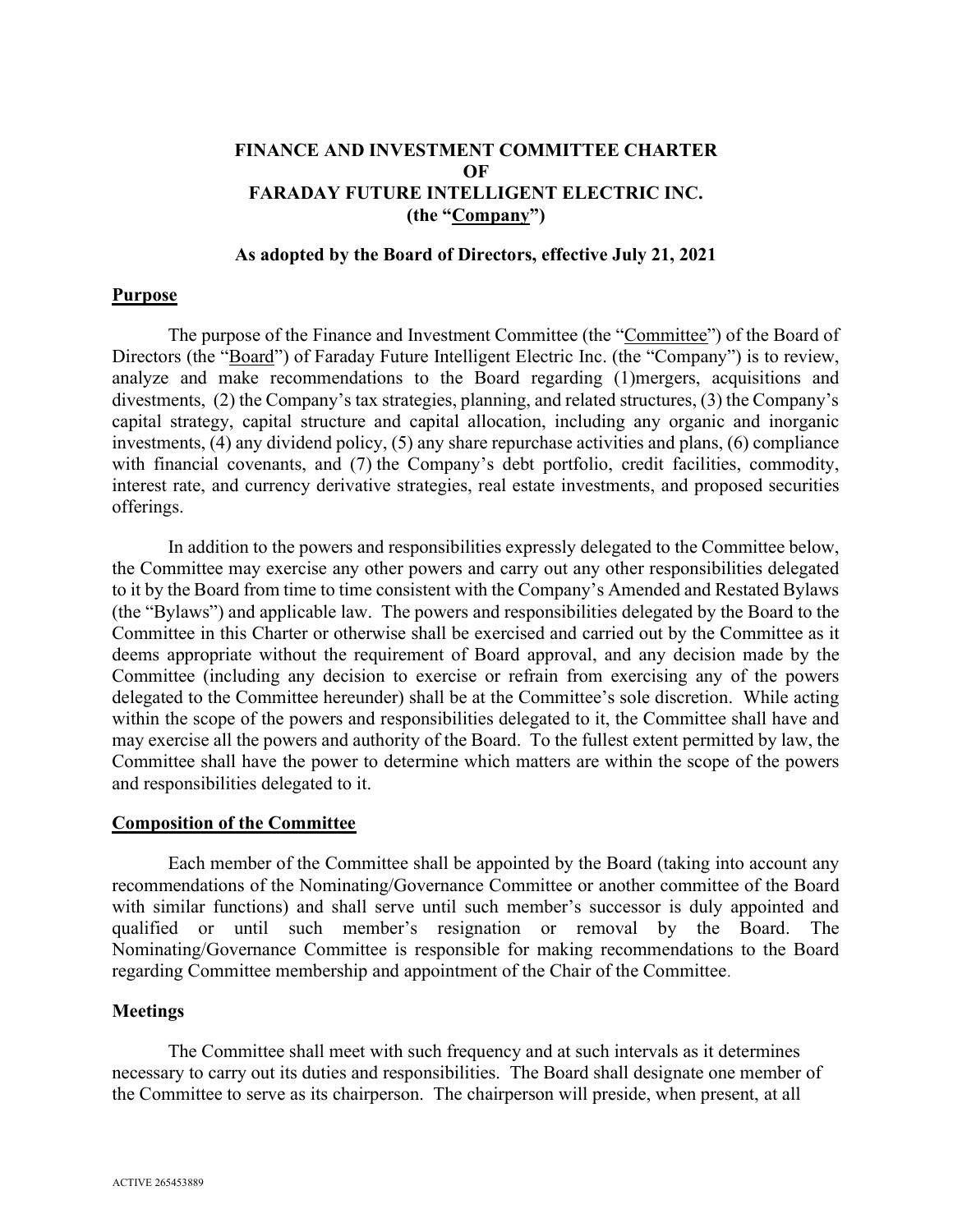meetings of the Committee. The Committee will meet at such times as determined by its chairperson or as requested by any two of its members. Notice of all Committee meetings shall be given, and waiver thereof determined, in accordance with the notice and waiver of notice requirements applicable to the Board. The Committee may meet by telephone, video conference or similar means of remote communication.

Each member of the Committee shall have one vote. A majority of the Committee members shall constitute a quorum. The Committee shall be authorized to take any permitted action only by the affirmative vote of a majority of the Committee members at any meeting at which a quorum is present, or by the unanimous written consent of all of the Committee members.

The Committee shall maintain copies of minutes of each meeting of the Committee, and each written consent to action taken without a meeting, reflecting the actions so authorized or taken by the Committee. A copy of the minutes of each meeting and all consents shall be placed in the Company's minute book.

## Delegation

The Committee may form and delegate authority to subcommittees consisting of one or more members when it deems appropriate.

### Authority

The Committee shall have authority to obtain advice and assistance from any officer or employee of the Company or, at the Company's expense and at funding levels determined by the Board, any outside legal counsel, expert or other advisor to assist with the execution of its duties and responsibilities as set forth in this Charter. The Committee shall receive appropriate funding from the Company, as determined by the Board, for any expense related to any external advisors in addition to any costs or expenses related to the ordinary administrative expenses of the Committee that are necessary or appropriate for carrying out its duties. The Committee shall have full, unrestricted access to Company books, records, and facilities.

### Duties and Responsibilities

The Committee shall have the following responsibilities:

### Business Combinations, Capital Commitments and Financing Transactions

- 1. The Committee shall evaluate and make recommendations to the Board regarding (a) any proposed merger or consolidation, (b) any significant acquisition, sale, lease or exchange of property or assets and (c) other significant business transactions.
- 2. In the event of any merger or consolidation, the Committee shall periodically review with management the progress and integration of the merger or consolidation, including the achievement of business synergies.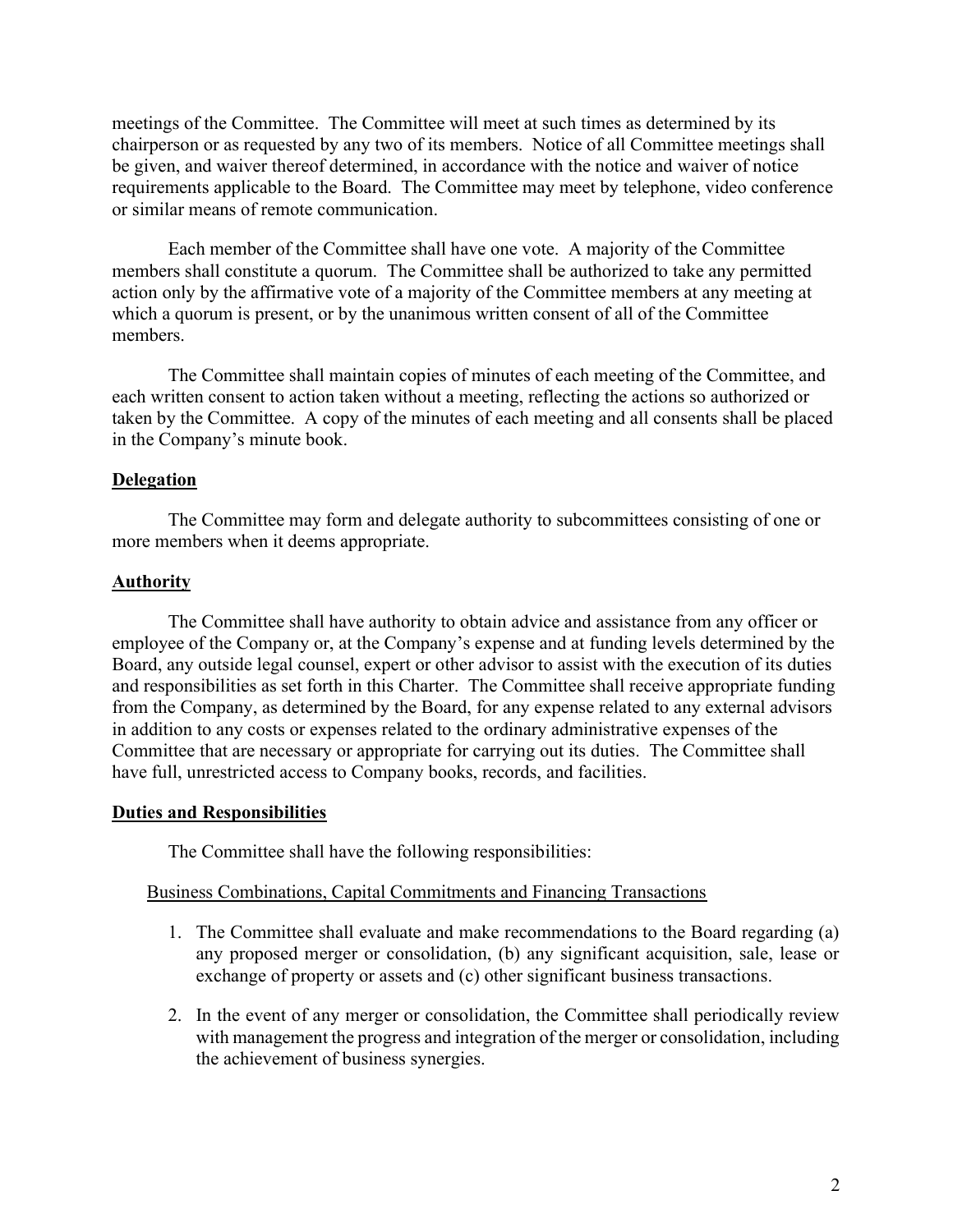- 3. The Committee shall review, advise and, in certain circumstances, recommend to the Board business opportunities or initiatives that may result in substantial capital expenditures, commitments or exposures.
- 4. The Committee shall review, advise and, in certain circumstances, recommend to the Board major financial undertakings and financing transactions.
- 5. The Committee shall review, advise and, in certain circumstances, recommend to the Board the Company's financial policies, capital structure, strategy for obtaining financial resources, tax-planning strategies and use of cash flow and make such reports and recommendations to the Board with respect thereto as it deems advisable.

## Capital Structure and Issuances of Securities

- 6. The Committee shall periodically evaluate the capital structure of the Company and shall oversee the development of long-term capital structure guidelines.
- 7. The Committee shall periodically review the funding obligations and financial performance of benefits plans sponsored by the Company.

# Dividend Policy

8. The Committee shall review and recommend to the Board proposed dividends or other distributions with respect to Company securities.

## Financial Plans and Budgets; Cash Management

- 9. The Committee shall review the Company's overall financial plans and objectives, and shall review and recommend to the Board annual financial plans, capital plans and budgets.
- 10. The Committee shall review and approve, as appropriate, the Company's cash management policies and activities.

# Share Repurchase Activities and Plans

- 11. The Committee shall review and recommend to the Board certain proposed issuances, repurchases or redemptions of Company securities.
- 12. The Committee shall review and recommend to the Board share repurchase activities and plans and recommend to the Board any share repurchase programs deemed necessary or advisable by the Committee.

Debt portfolios; Credit facilities; Compliance with Financial Covenants; and Currency Derivative Strategies